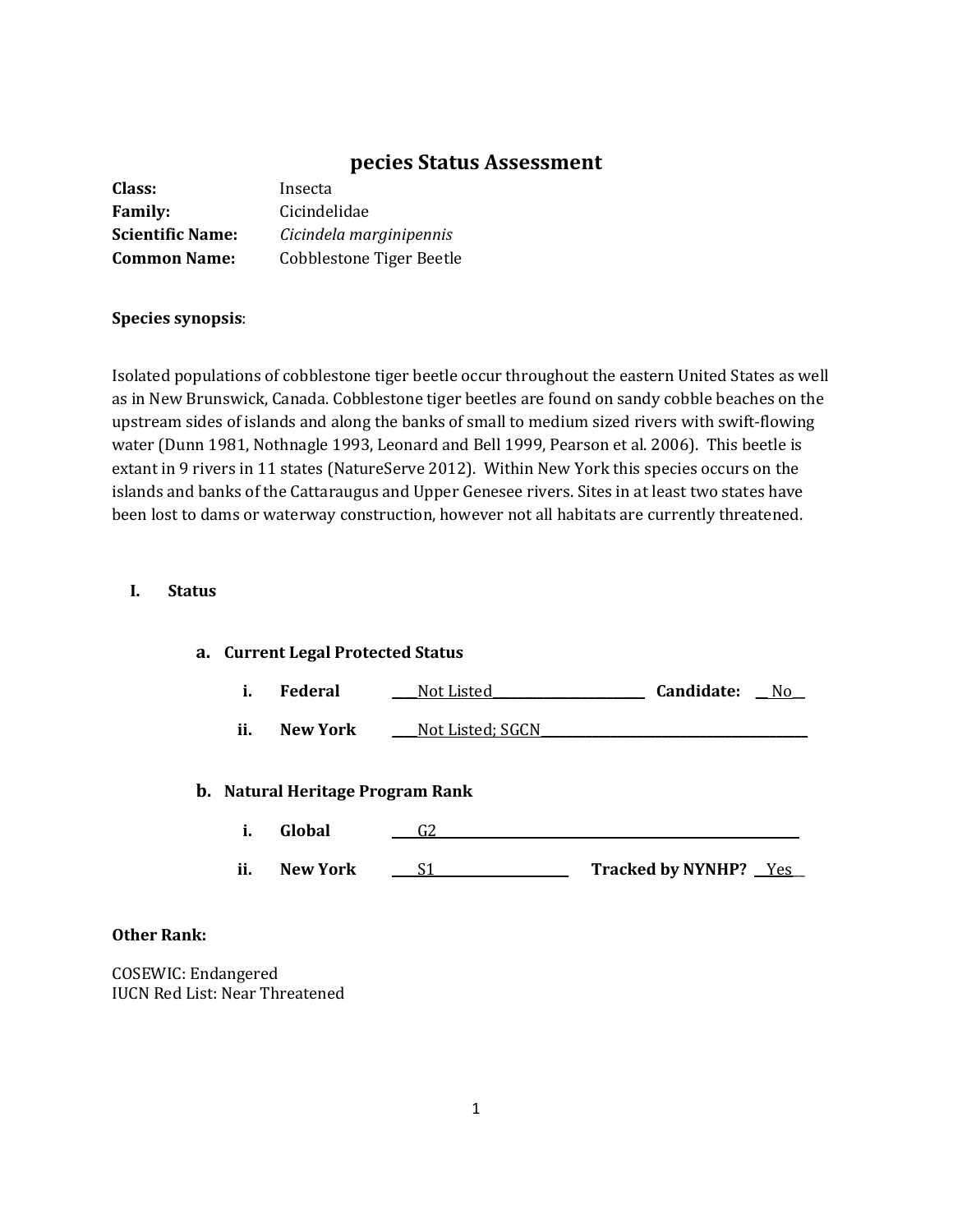## **Status Discussion:**

With only two extant occurrences and having disappeared from one or two historical locations, this species has a calculated rank of S1S2 (Critically Imperiled to Imperiled). Its current range in New York includes portions of the Genesee River and Cattaraugus Creek (Schlesinger 2010).

#### **II. Abundance and Distribution Trends**

- **a. North America**
	- **i. Abundance**

| <u>X</u> declining increasing stable must be declining |  |
|--------------------------------------------------------|--|
| ii. Distribution:                                      |  |
|                                                        |  |
| Time frame considered: 1900-2000                       |  |
| Moderate decline                                       |  |
|                                                        |  |
| b. Regional                                            |  |
| i. Abundance                                           |  |
| <u>X</u> declining increasing stable must unknown      |  |
| ii. Distribution:                                      |  |
| <u>X</u> declining increasing stable mush own          |  |
| Regional Unit Considered: Northeast                    |  |
| Time Frame Considered: 1900-2000                       |  |
| Moderate decline                                       |  |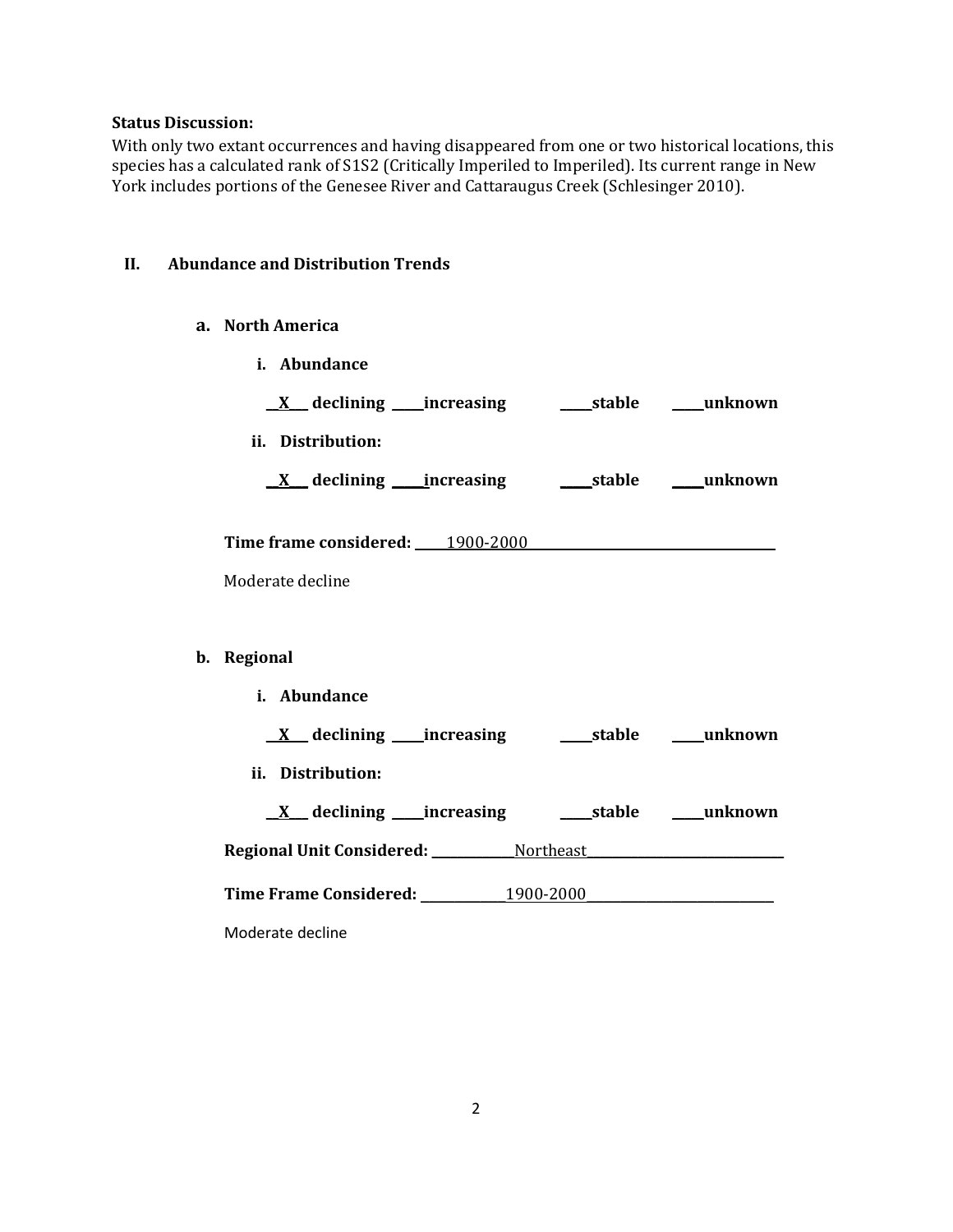**c. Adjacent States and Provinces**

| <b>CONNECTICUT</b>                   | Not Present $X$                  | No data ______         |
|--------------------------------------|----------------------------------|------------------------|
| <b>ONTARIO</b>                       | Not Present $X$                  | No data ______         |
| <b>QUEBEC</b>                        | Not Present $X$                  | <b>No data</b> _______ |
| <b>MASSACHUSETTS</b><br>i. Abundance | Not Present <b>Internal 2006</b> | No data $\mathbf{X}$   |
| ii. Distribution:                    |                                  |                        |
|                                      |                                  |                        |
|                                      |                                  |                        |
|                                      |                                  |                        |
| <b>NEW JERSEY</b>                    |                                  |                        |
| i. Abundance                         |                                  |                        |
| ii. Distribution:                    |                                  |                        |
|                                      |                                  |                        |

**Listing Status:** \_\_\_\_\_\_\_\_S1\_\_\_\_\_\_\_\_\_\_\_\_\_\_\_\_\_\_\_\_\_\_\_\_\_\_\_ **SGCN? \_\_**No**\_\_\_\_\_\_**

**Time frame considered:** \_\_\_\_\_\_\_\_\_\_\_\_\_\_\_\_\_\_\_\_\_\_\_\_\_\_\_\_\_\_\_\_\_\_\_\_\_\_\_\_\_\_\_\_\_\_\_\_\_\_\_\_\_\_\_\_\_\_\_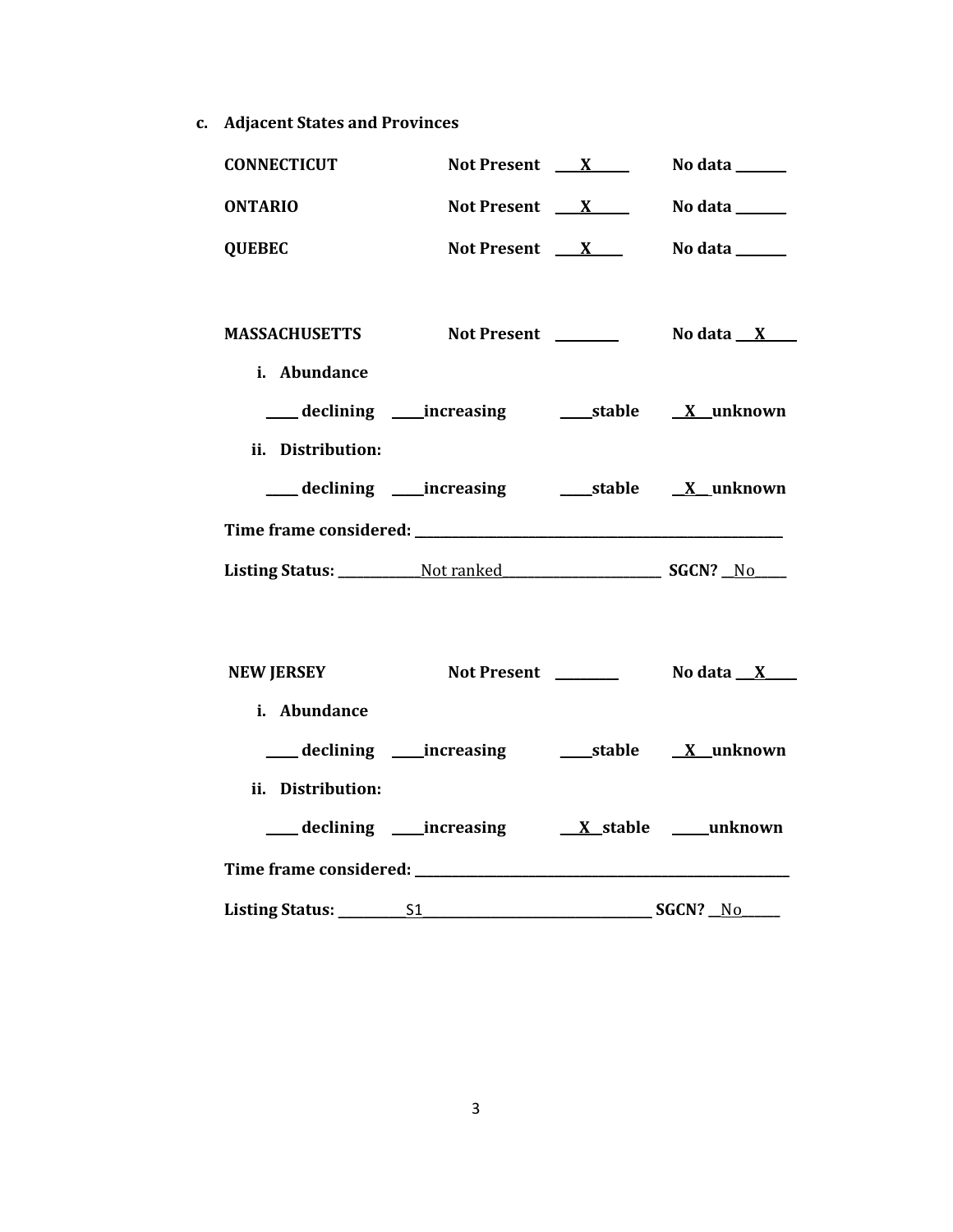| PENNSYLVANIA                                                                                                                                                                                                                   |                                       |  |
|--------------------------------------------------------------------------------------------------------------------------------------------------------------------------------------------------------------------------------|---------------------------------------|--|
| i. Abundance                                                                                                                                                                                                                   |                                       |  |
|                                                                                                                                                                                                                                |                                       |  |
| ii. Distribution:                                                                                                                                                                                                              |                                       |  |
|                                                                                                                                                                                                                                | declining increasing X stable unknown |  |
|                                                                                                                                                                                                                                |                                       |  |
| Listing Status: 51 51 SGCN? No                                                                                                                                                                                                 |                                       |  |
| <b>VERMONT</b>                                                                                                                                                                                                                 |                                       |  |
| i. Abundance                                                                                                                                                                                                                   |                                       |  |
|                                                                                                                                                                                                                                |                                       |  |
| ii. Distribution:                                                                                                                                                                                                              |                                       |  |
|                                                                                                                                                                                                                                |                                       |  |
| Time frame considered: Time and the constant of the constant of the constant of the constant of the constant of the constant of the constant of the constant of the constant of the constant of the constant of the constant o |                                       |  |
| Listing Status: 51 51 SGCN? No SGCN                                                                                                                                                                                            |                                       |  |
| d. NEW YORK                                                                                                                                                                                                                    |                                       |  |
| i. Abundance                                                                                                                                                                                                                   |                                       |  |
|                                                                                                                                                                                                                                |                                       |  |
| ii. Distribution:                                                                                                                                                                                                              |                                       |  |
|                                                                                                                                                                                                                                | declining increasing X stable unknown |  |
|                                                                                                                                                                                                                                |                                       |  |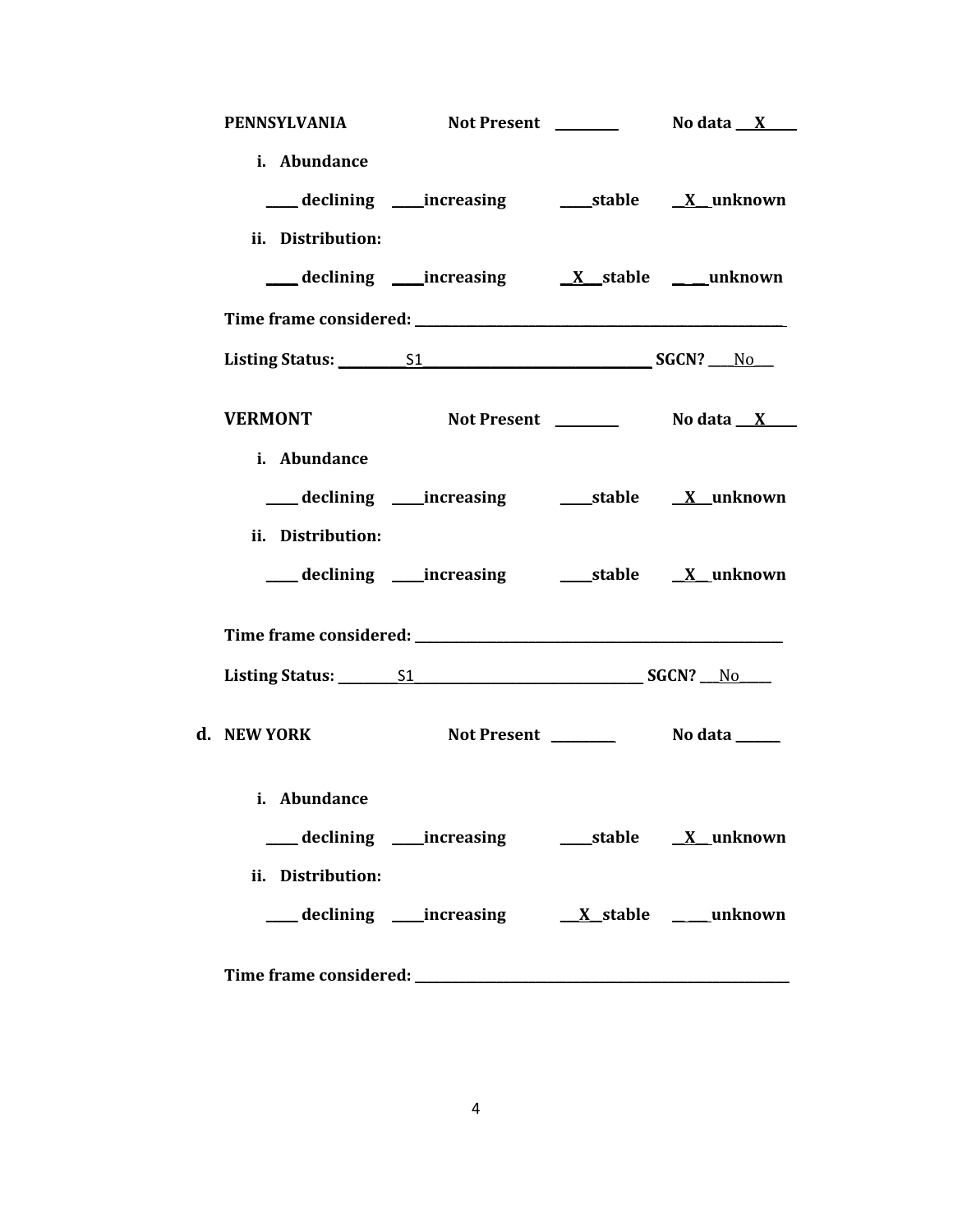# **Monitoring in New York.**

There are no regular monitoring activities at this time.

## **Trends Discussion:**

Trend information for this species is unknown.



**Figure 1**. Conservation status of the cobblestone tiger beetle in North America (NatureServe 2011).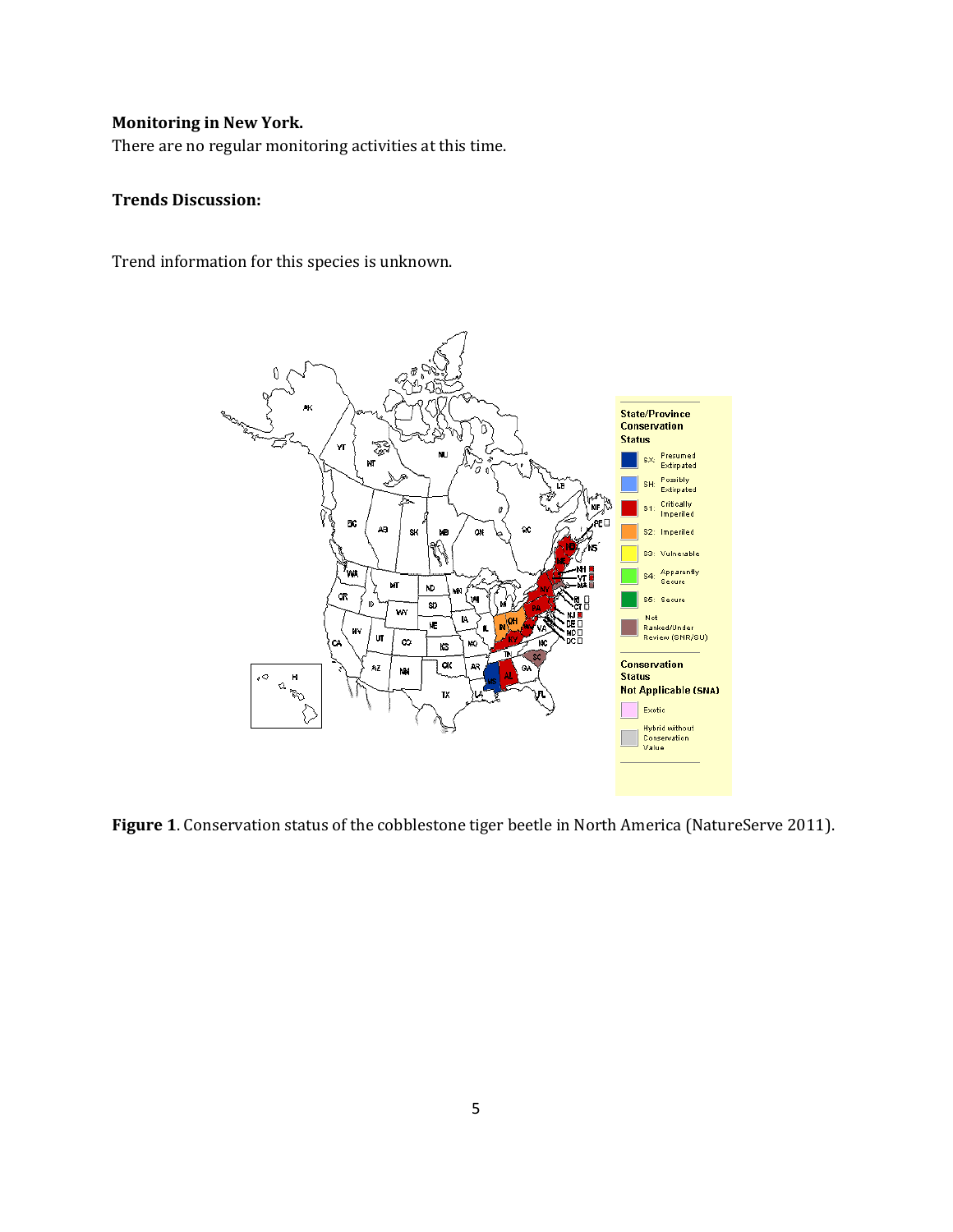

**Figure 2**. New York locations for *Cicindela ancocisconensis* (light green: approximate historical locations; dark green: extant locations) and *C. marginipennis* (light blue: approximate historical locations). Gray triangles are locations surveyed where neither species was detected. Map from Schlesinger (2010).

### **III. New York Rarity, if known:**

| Historic<br>(select one) | # of Animals | # of Locations | % of State |
|--------------------------|--------------|----------------|------------|
| prior to 1970            |              |                |            |
| prior to 1980            |              |                |            |
| prior to 1990            |              |                |            |

## **Details of historic occurrence:**

*Cicindela marginipennis* was known historically from three locations in New York: Cattaraugus Creek in Cattaraugus County, the Delaware River at Callicoon in Delaware County (Leng in Leonard 1928), and New York City (Gordon 1939). The Callicoon location has been searched multiple times without success and appears to be extirpated. It is unclear where the New York City record came from and it does not appear to be substantiated by a specimen.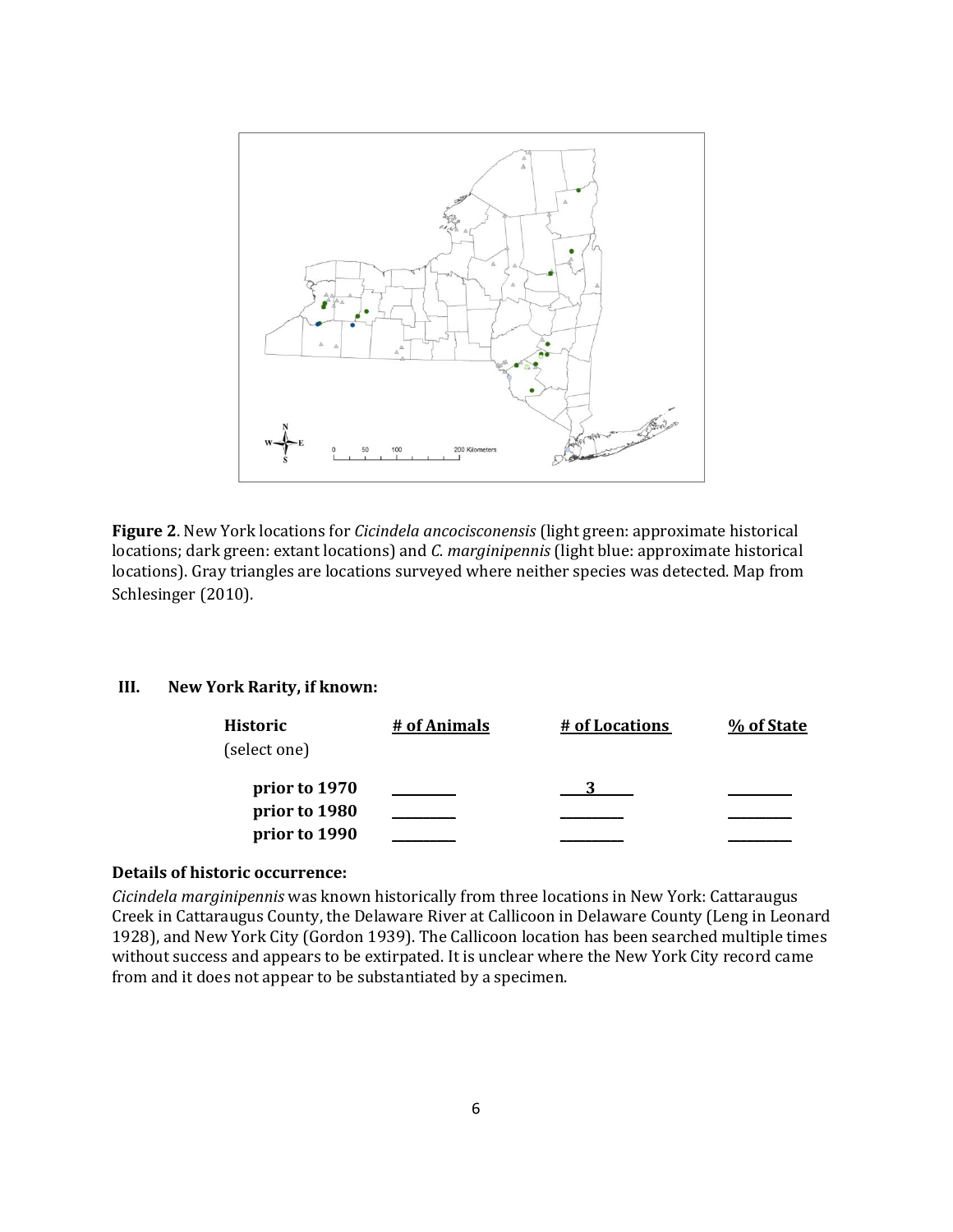| Current | # of Animals | # of Locations | % of State |
|---------|--------------|----------------|------------|
|         |              |                |            |

## **Details of current occurrence:**

Cattaraugus Creek in Cattaraugus and Erie Counties. Genesee River in Allegheny, Livingston and Wyoming counties**.**

## **New York's Contribution to Species North American Range:**

**Distribution** (percent of NY where species occurs) **Abundance** (within NY distribution)

| $\mathsf{X}$ | $0 - 5%$ |   | abundant      |
|--------------|----------|---|---------------|
|              | 6-10%    |   | common        |
|              | 11-25%   |   | fairly common |
|              | 26-50%   | X | uncommon      |
|              | >50%     |   | rare          |

## **NY's Contribution to North American range**

- $\frac{0.5\%}{0.5\%}$
- $\frac{6-10\%}{2}$
- $X$  11-25%
- $\frac{26-50\%}{26}$
- \_\_\_\_ >50%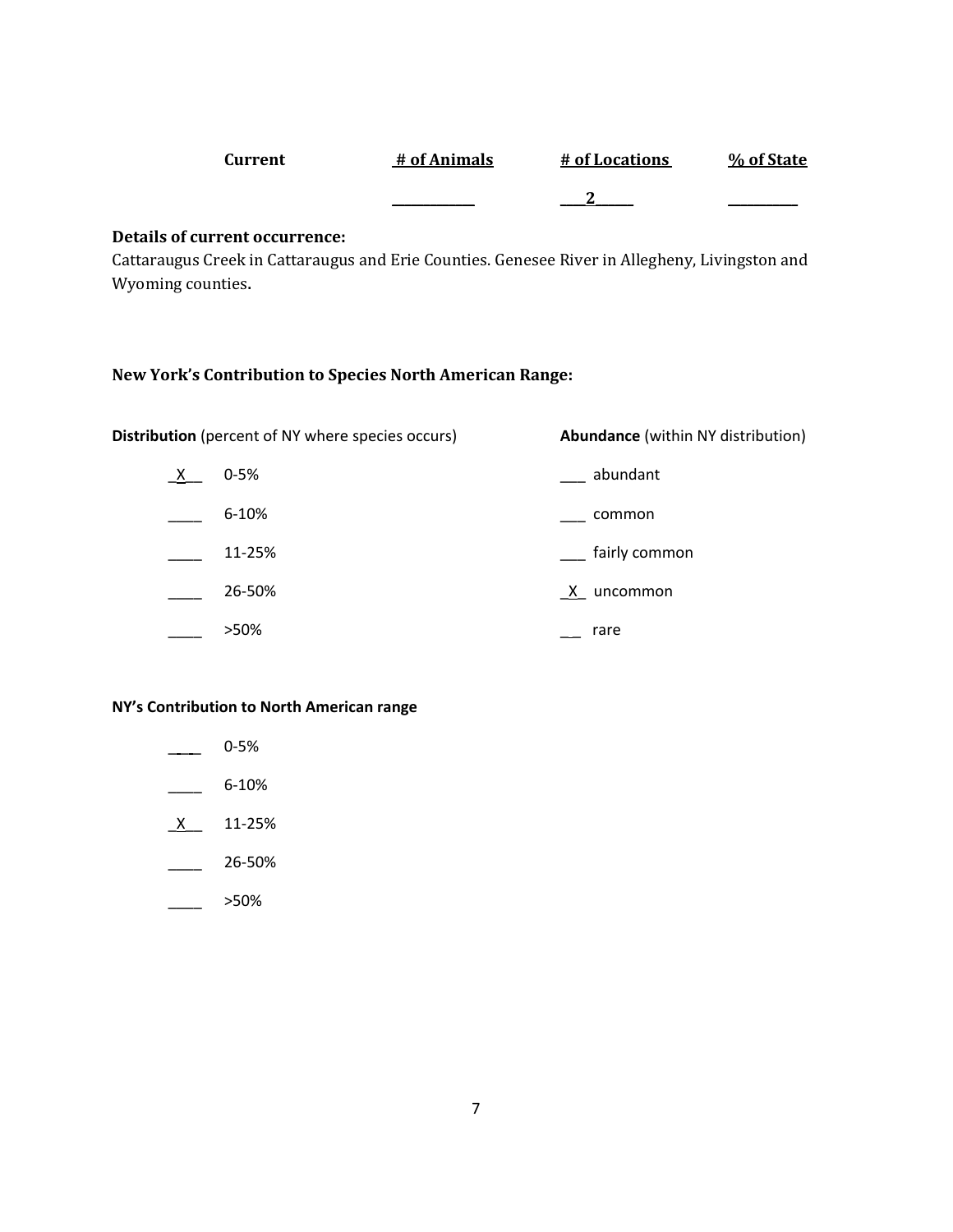### **Classification of New York Range**

**\_\_X\_\_\_ Core**

**\_\_\_\_\_ Peripheral**

**\_\_\_\_\_ Disjunct**

**Distance to nearest population: \_\_ \_\_\_\_\_\_\_\_**

## **IV. Primary Habitat or Community Type:**

1. Lake and River Shore/Beach

## **Habitat or Community Type Trend in New York:**

| Declining<br>Stable<br>$\mathbf{X}$ | Increasing | Unknown |
|-------------------------------------|------------|---------|
| Time frame of decline/increase:     |            |         |
| <b>Habitat Specialist?</b>          | X Yes      | No      |
| <b>Indicator Species?</b>           | X Yes      | N0      |

## **Habitat Discussion:**

Cobblestone tiger beetles concentrate in the middle of the cobbled shoreline, 20-50 m away from the water's edge (Nothnagle 1993, 1995; TNC 1995). This area is not heavily scoured or subject to heavy sedimentation and the vegetation is not dense (TNC 1995). The minimum required habitat size is approximately 0.08 ha (0.2 ac) with a sand and vegetation cover of 20-50% and cobble-sized stones ranging in diameter from 2.5-7.6 cm (1-3 in) (Nothnagle 1995). Cobblestone tiger beetles do not typically inhabit gravel or areas with large stones and boulders (Nothnagle 1995).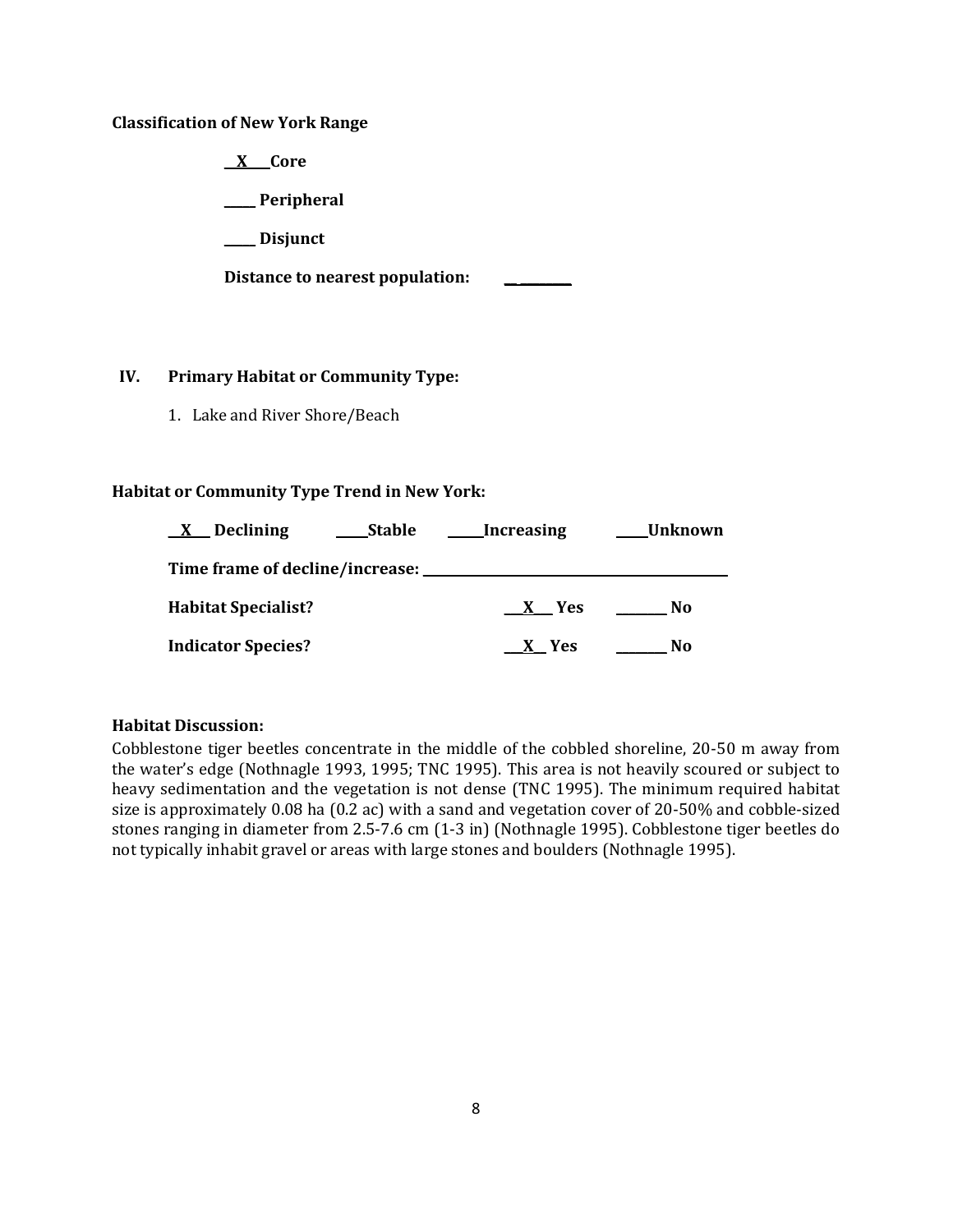- **V. New York Species Demographics and Life History**
	- **\_\_X\_\_\_ Breeder in New York**
		- **\_\_X\_\_ Summer Resident**

**\_\_X\_\_ Winter Resident**

**\_\_\_\_\_ Anadromous**

**\_\_\_\_\_ Non-breeder in New York**

**\_\_\_\_\_ Summer Resident**

**\_\_\_\_\_ Winter Resident**

**\_\_\_\_\_ Catadromous** \_\_\_\_\_ **Migratory only**

**\_\_\_\_\_ Unknown**

### **Species Demographics and Life History Discussion:**

Individual *C. marginipennis* are known to disperse at least several hundred meters (Hudgins et al. 2010).

Copulation has been observed from mid July to late August, with oviposition behavior observed as late as August 28 (Nothnagle, pers. obs.).

The larval period consists of three instars or moults, which occur over a period of two years in Vermont. The three instars have burrow diameters of 1.5 mm, 2.5 mm and 3.5 mm, respectively. First instar larvae were seen in early September, with second instars first appearing in mid September. Second instar larvae are active again in the spring, and moult to the third instar in July. Third instars overwinter again, resume activity in early May, and emerge as adults in late June or early July, about 22 months after hatching from eggs. Larvae from two different annual cohorts are active at the same time.

Adults are active primarily on warm, sunny days. They are capable of rapid flight, but forage in a cursorial fashion, running along the ground in short, erratic movements. This beetle has a "summer active" life history, in which adults are active only during the summer months. In Vermont, adults are generally found from early July until early September, although year to year variation in emergence and disappearance occurs. Peak adult densities are seen from mid to late July, after which adults gradually decline.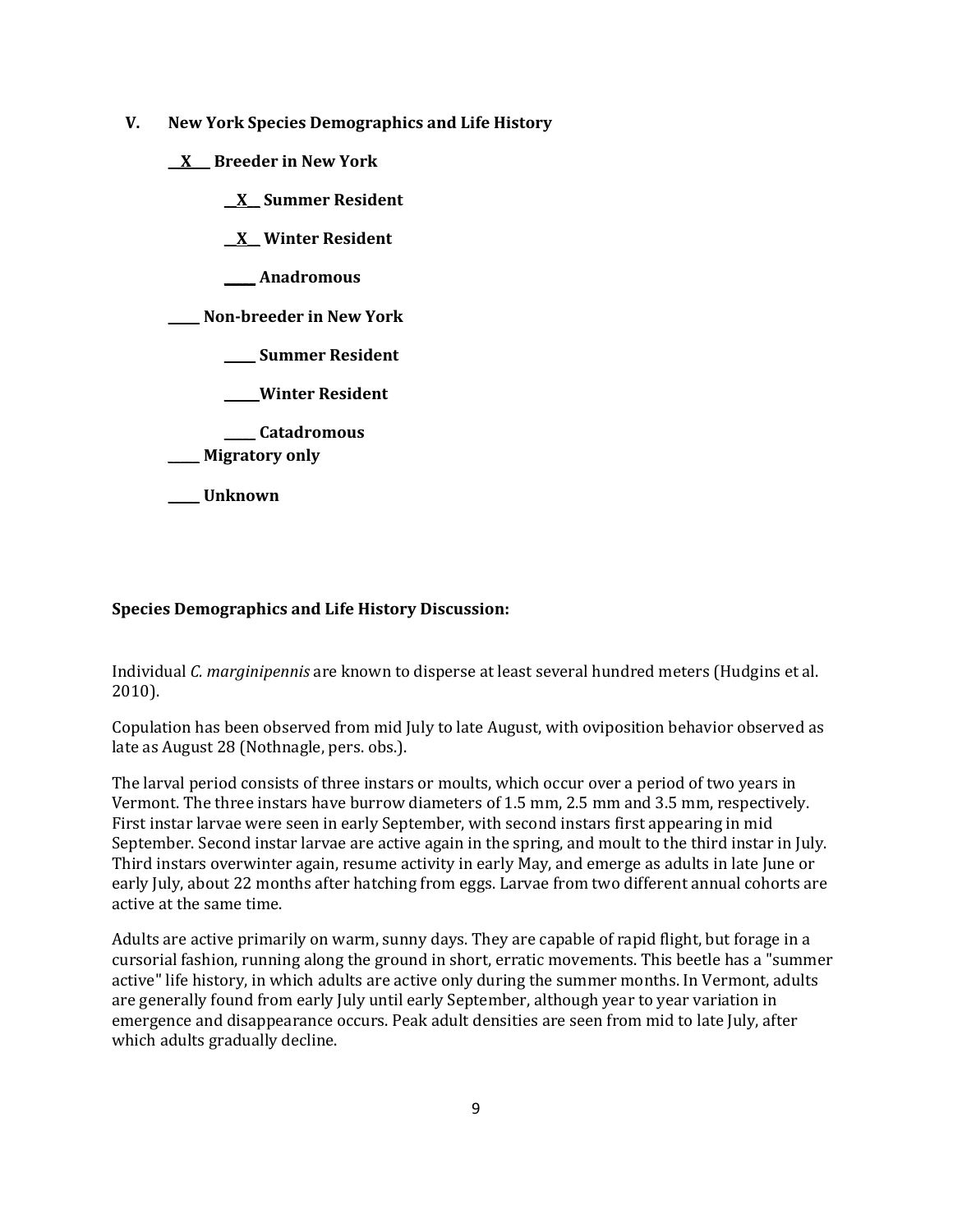Larvae plug their holes in mid to late September for hibernation. Since the life cycle requires two or three years, larvae are always present in burrows in the soil.

### **VI. Threats:**

Alteration of natural flooding regimes, primarily due to construction of dams, is probably the primary threat to this species (Novak 1999, Knisley and Shultz 1997). Dams will inundate cobble bar habitat upstream of the dam while the natural flooding regime is altered downstream of the dam. When natural flooding regimes are altered cobble bars become overgrown with dense herbaceous and shrub vegetation becoming unsuitable for the beetles. Gravel mining of cobble bars, an activity regulated by NYSDEC but for which permits are sometimes given, is also a major threat. There are a number of existing permits on both the Genesee River (Taft 2002) and Cattaraugus Creek that have the potential to negatively impact populations of *Cicindela marginipennis*. Off road vehicle use of cobble bars can destroy larval habitat and has been noted as a threat both in the literature and during on site surveys in western New York. Intensive collecting by private collectors has been noted as a threat to some species of tiger beetle and is a potential threat primarily to *Cicindela marginipennis*.

Recent severe flood events in various parts of the state associated with tropical storms and possibly of greater frequency and severity due to climate change are a serious potential threat to the small, isolated populations of this species. While such flooding may create very good cobble bar habitat, it is also be very possible that entire metapopulations could be wiped out in a single storm event leaving no or few individuals surviving to repopulate newly created habitat. The drainages occupied by cobblestone tiger beetle in New York were not affected by the severe storms of 2011 and 2012, but could certainly be in future years.

#### **Are there regulatory mechanisms that protect the species or its habitat in New York?**

**\_\_\_\_\_\_\_ No \_\_\_\_\_ Unknown**

**\_\_X\_\_\_ Yes**

The Protection of Waters Program provides protection for rivers, streams, lakes, and ponds under Article 15 of the NYS Conservation Law.

## **Knowledge of management/conservation actions that are needed for recovery/conservation, or to eliminate, minimize, or compensate for the identified threats:**

Schlesinger (2010) recommends that this species be listed as Threatened in New York. Although not in immediate danger of extirpation from New York, the cobblestone tiger beetle could become endangered or extirpated (or both) if one of the two occurrences experienced a population reduction from extreme flooding. Changes in water management of the Mount Morris Dam on the Genesee River could have profound effects on the beetle's population upstream. Further, a large portion of the Cattaraugus Creek population is on private land, and any cobble and gravel mining occurring there could substantially affect larval and adult habitat (Schlesinger 2010).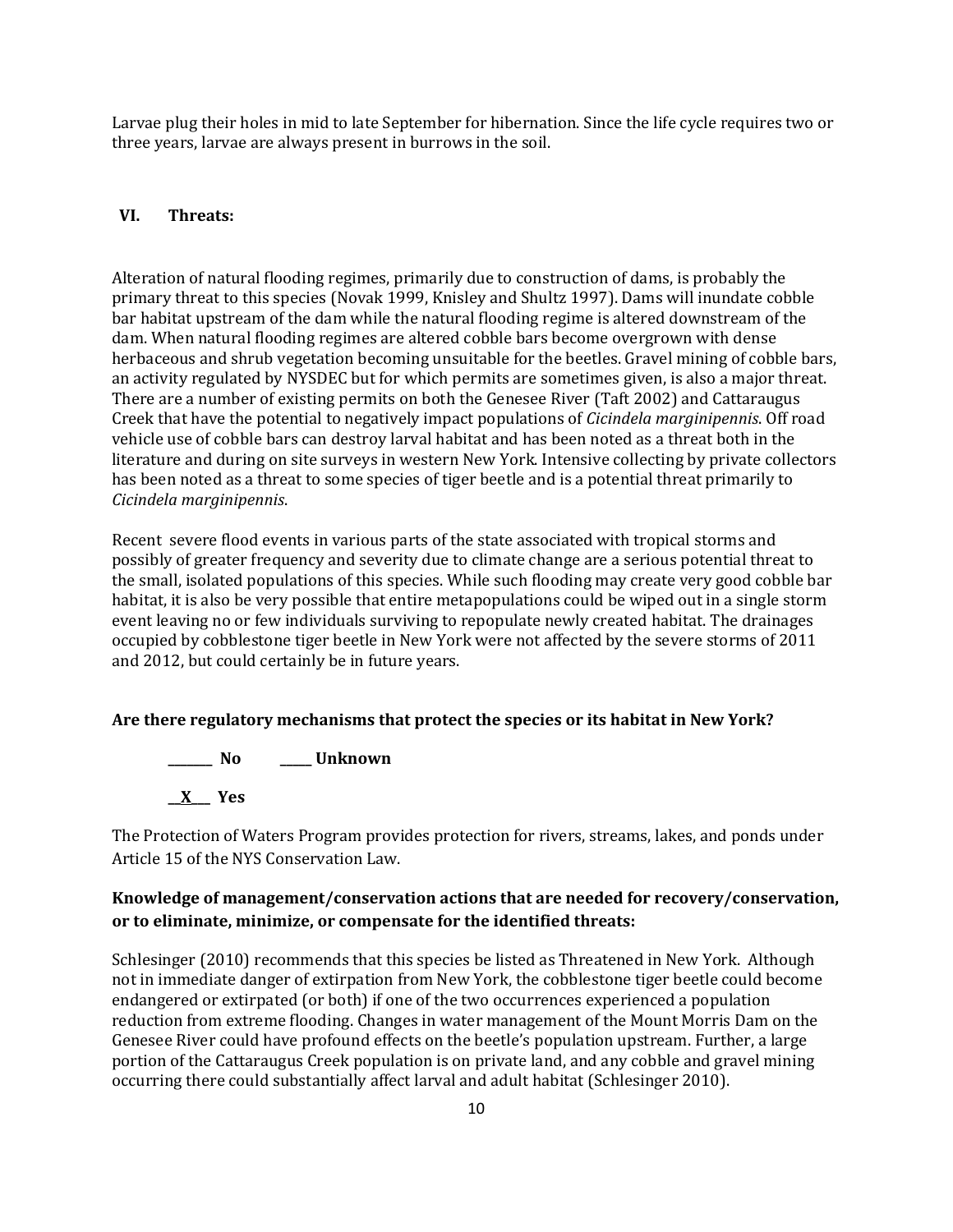| <b>Conservation Actions</b>    |                                      |  |
|--------------------------------|--------------------------------------|--|
| <b>Action Category</b>         | <b>Action</b>                        |  |
| Law and Policy                 | Policies and Regulations             |  |
| <b>Education and Awareness</b> | Awareness & Communications           |  |
| Land/Water Protection          | Site/Area Protection                 |  |
| Land/Water Protection          | Resource/Habitat Protection          |  |
| Land/Water Management          | Site/Area Management                 |  |
| Land/Water Management          | Invasive/Problematic Species Control |  |
| Land/Water Protection          | Site/Area Protection                 |  |

Conservation actions following IUCN taxonomy are categorized in the table below.

The Comprehensive Wildlife Conservation Strategy (NYSDEC 2005) includes recommendations for the following actions for riparian tiger beetles, and for the cobblestone tiger beetle in particular.

#### **Habitat management:**

Reduce or eliminate detrimental ATV use on cobble bars where these species occur or could occur if such activity was lacking or reduced.

## **Habitat monitoring:**

Compile baseline data on existing threats to these species including existing gravel mine permits, exiting areas of high ATV use, existing hydrological flow alterations.

## **Habitat research:**

- Larval habitat for Cobblestone tiger beetles should be determined by excavation of a limited number of larval burrows and adult beetle dispersal should be identified through a markrecapture effort . Vegetation density, cobble size, and sand/cobble interspersion are habitat characteristics that probably need to be determined for both species as well as common species that co-occur with them.
- Support and encourage research that would increase knowledge of the impact of poorly known threats to these species (e.g. invasion by aggressive, non-native plants such as Polygonum cuspidatum and Lythrum salicaria, in riparian areas; development in riparian areas).

#### **Habitat restoration:**

- Determine if there are streams/rivers with existing dams where restoration of more natural flow regimes could result in restoration of suitable habitat for these species.
- Determine if there is a means of restoring suitable (as in not overgrown) cobble bar habitat on the Delaware River where Cobblestone tiger beetle appears to have been extirpated.

#### **New regulation:**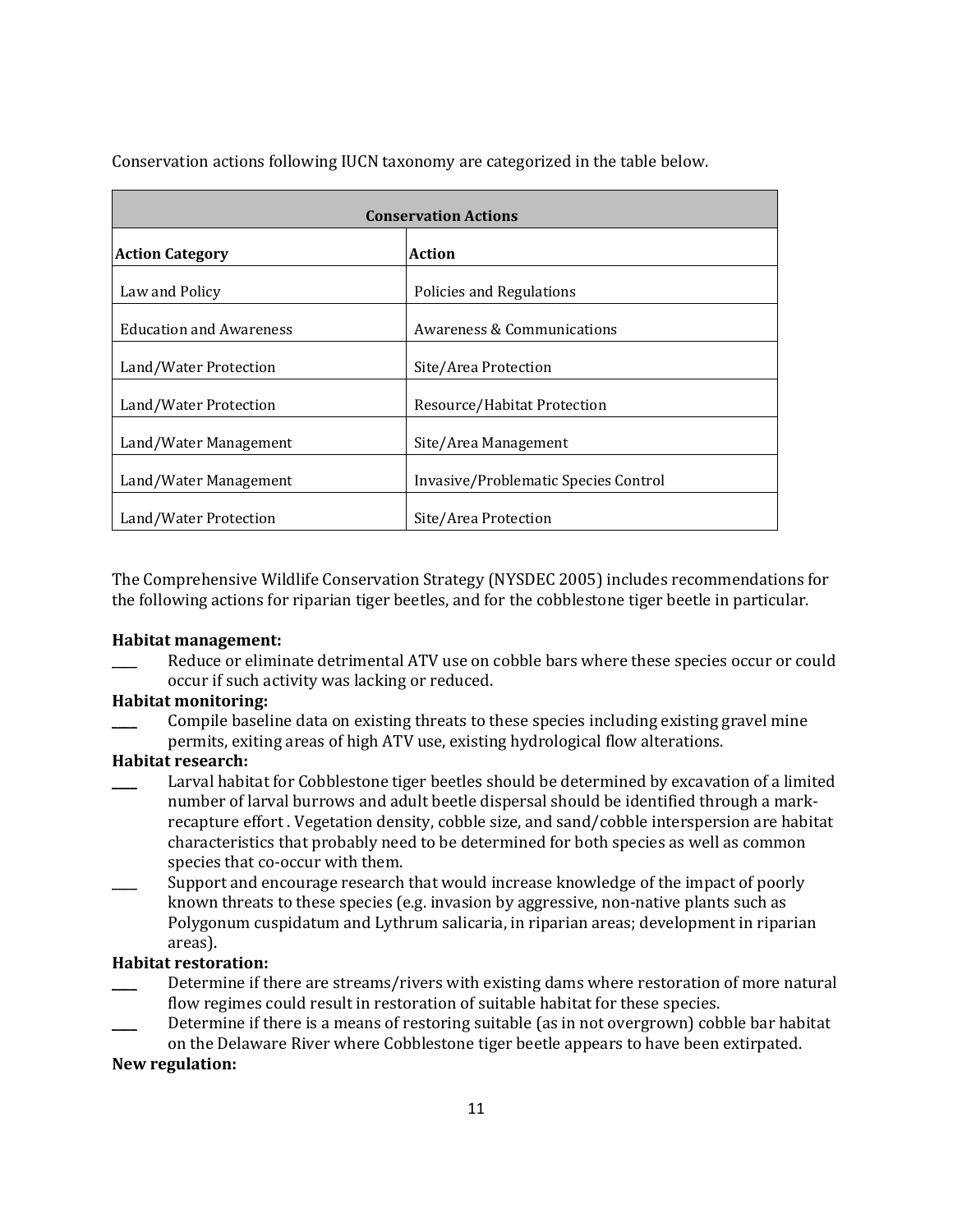Recommendations for official state endangered, threatened, or special concern listing are an anticipated result of the statewide inventory. It is expected that one or both species will be recommended for listing and officially adding these species to the list would constitute a specific action.

#### **Population monitoring:**

\_\_\_\_ Conduct surveys to obtain repeatable, transect count, baseline population assessments at occupied sites where the species occur..

### **Statewide baseline survey:**

\_\_\_\_ Conduct surveys for these species at potential sites throughout the state. Cobblestone tiger beetle is known from just two rivers in the state while *Cicindela ancocisconensis* is currently known from less than 10 streams/rivers. A currently approved, but not yet begun State Wildlife Grant Tiger Beetle Project will utilize Natural Heritage Program staff and other biologists to conduct surveys for these species at potential sites throughout the state.

## **VII. References**

COSEWIC. 2008. COSEWIC assessment and status report on the Cobblestone Tiger Beetle *Cicindela marginipennis* in Canada. Committee on the Status of Endangered Wildlife in Canada. Ottawa. vii + 27 pp. (www.sararegistry.gc.ca/status/status\_e.cfm).

Dunn, G. 1981. The tiger beetles of New Hampshire. Cicindela 13(1/2):1-28.

- Hudgins, R., C. Norment, and M. Schlesinger. 2010a. Habitat selection and dispersal of the Cobblestone Tiger Beetle (*Cicindela marginipennis* Dejean) along the Genesee River, New York. Draft manuscript.
- Knisley, C.B. and T.D. Schultz. 1997. The Biology of Tiger Beetles and a Guide to the Species of the South Atlantic States. Virginia Museum of Natural History Special Publication Number 5. Virginia Museum of Natural History: Martinsville, Virginia. 210 pp.
- Leonard, J. G. and R. T. Bell. 1999. Northeastern tiger beetles: a field guide to tiger beetles of New England and Eastern Canada. CRC Press, Boca Raton, Florida, USA.
- NatureServe. 2011. NatureServe Explorer: An online encyclopedia of life [web application]. Version 7.1. NatureServe, Arlington, Virginia. Available http://www.natureserve.org/explorer. (Accessed: January 5, 2011).
- New Hampshire Wildlife Action Plan. Species Profile: Cobblestone Tiger Beetle. http://www.wildlife.state.nh.us/Wildlife/Wildlife\_Plan/WAP\_species\_PDFs/Invertibrates/ Cobblestone%20Tiger%20Beetle.pdf.
- Nothnagle, P. 1993. Status survey of New Hampshire/Vermont populations of the cobblestone tiger beetle (*Cicindela marginipennis*). Report submitted to the U. S. Fish and Wildlife Service, Concord, New Hampshire, USA.